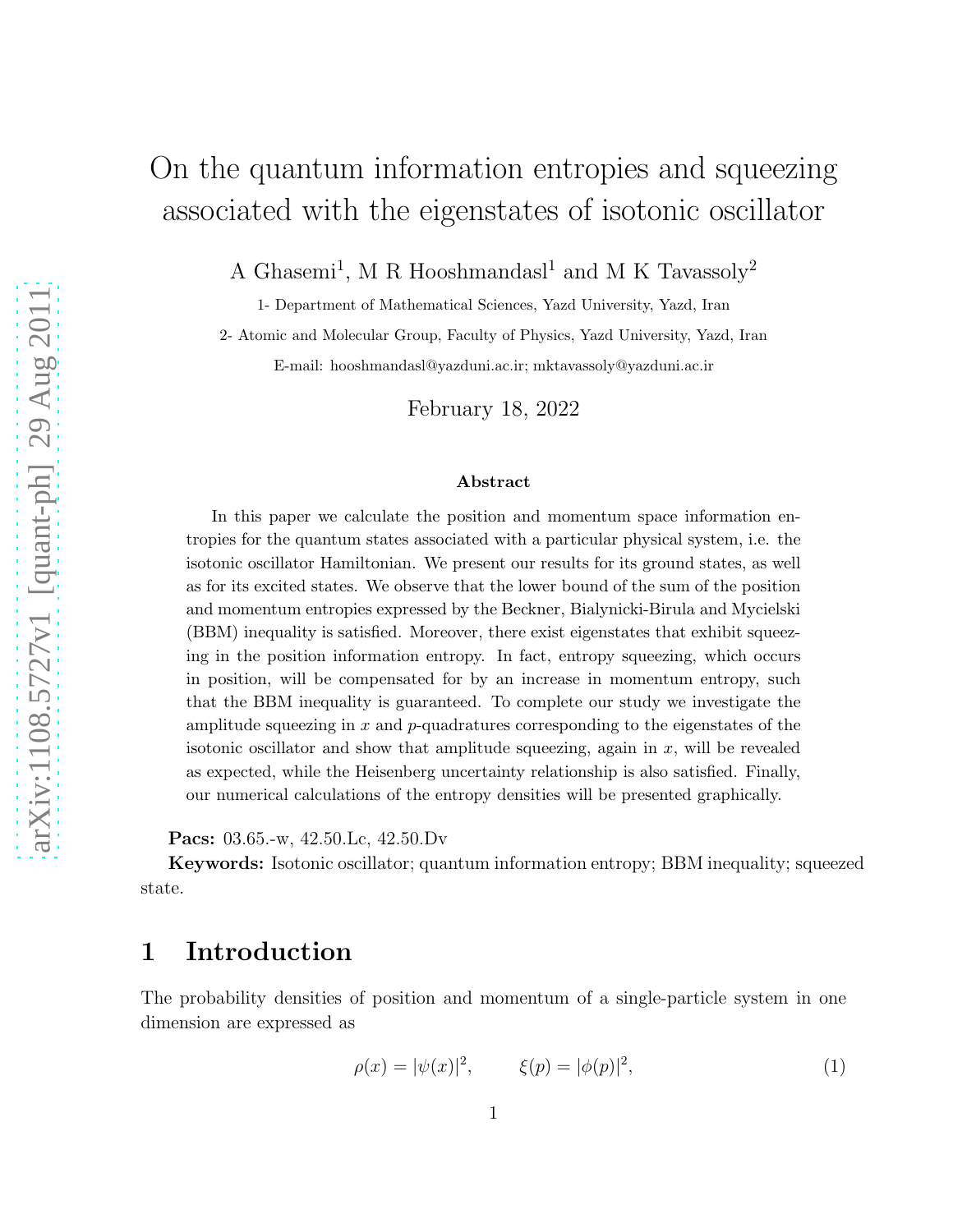where  $\psi(x)$  is the solution of time-independent Schrödinger equation and  $\phi(p)$  is its Fourier transform in momentum space. Using the above expressions, *Shannon information entropy* of position and momentum space entropies are respectively defined as follows [\[1\]](#page-8-0)

<span id="page-1-1"></span>
$$
S(\rho) = -\int \rho(x) \ln \rho(x) dx,
$$
\n(2)

<span id="page-1-2"></span>
$$
S(\xi) = -\int \xi(p) \ln \xi(p) dp.
$$
 (3)

The latter definitions have been used frequently in the literature [\[2,](#page-8-1) [3,](#page-8-2) 4, [5\]](#page-8-3). These entropies can be helpful in particular purposes, for instance one may point to the reconstruction of the charge and momentum densities of atomic and molecular systems [\[6,](#page-9-0) [7\]](#page-9-1) by means of maximum entropy procedure. It is believed that the above entropies for one-dimensional systems lead to a stronger version of the Heisenberg uncertainty relation written as (see p. 28 of [\[8\]](#page-9-2))

<span id="page-1-0"></span>
$$
S(\rho) + S(\xi) \ge \ln(e\pi),\tag{4}
$$

which is a consequence of a well-known inequality in Fourier analysis, first conjectured by Everett in [\[9\]](#page-9-3), Hirschman in [\[10\]](#page-9-4) and then proved by Bialynicki-Birula, Mycielski [\[11\]](#page-9-5) and Beckner (BBM) in [\[12\]](#page-9-6). The inequality [\(4\)](#page-1-0) indicates that the sum of entropies bounded from below by the value 2.1447... for one dimensional systems. This lower bound is obtained from the Gaussian wave function of the ground state of harmonic oscillator. It ought to be mentioned that the relation [\(4\)](#page-1-0) can be expressed for any two conjugate operators. For instance, recently we have examined the entropy uncertainty relation for the phase-number operators of nonlinear coherent states corresponding to solvable quantum systems with discrete spectra [\[13\]](#page-9-7).

The analytical form of position and momentum space entropies in [\(2\)](#page-1-1) and [\(3\)](#page-1-2) have been found for a few particular solvable quantum mechanical systems. For instance, the momentum and position entropies associated to ground state of harmonic oscillator were exactly calculated, where it is shown that the BBM inequality is saturated:  $S(\rho) = 1.07236 = S(\xi)$  (recall as a well-known fact that the vacuum state and the canonical coherent state also minimize the Heisenberg uncertainty relation). While for exited states of the harmonic oscillator the related entropies may be calculated only approximately [\[2\]](#page-8-1). As second example, one may refer to position and momentum space entropies associated to Pöshl-Teller potentials. These quantities for the ground state of this system are exactly evaluated, but even for the first excited states the results have been again given numerically [\[14\]](#page-9-8). Another physical system whose quantum information entropies were previously were considered and discussed is the Morse potential, for which all of the related results have been given numerically [\[15\]](#page-9-9). In all of the above mentioned systems the lower bound which predicted by the BBM inequality is guaranteed. On the other side, in addition to the above physical systems, Shannon information entropies for some classical orthogonal polynomials such as Hermite, Laguerre and Gegenbauer polynomials have also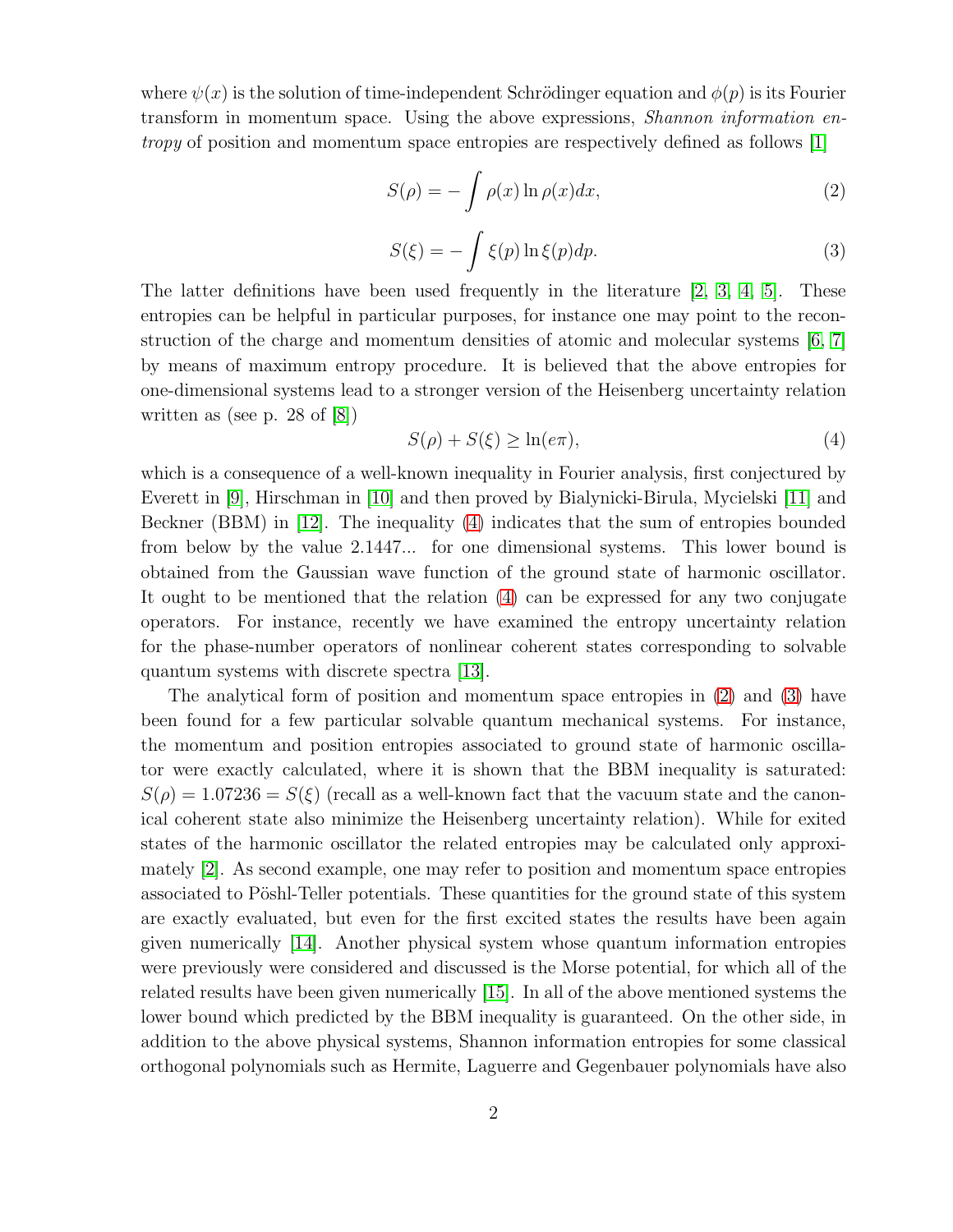been introduced recently [\[3,](#page-8-2) [16\]](#page-9-10). Recently, the evolution of entropy squeezing in quadratures of a single-mode field, in the Jaynes-Cummings model, in the presence of nonlinear effect studied and discussed in [\[17\]](#page-9-11). Recently, the entropy squeezing is investigated using Shannon information entropy for the solutions of the Hamiltonian describing the interaction between a single two-level atom and two electromagnetic fields in the framework of a modified Jaynes-Cummings model [\[18\]](#page-9-12).

The present contribution deals with the same studies, i.e., investigates the position and momentum entropies corresponding to a special quantum system known as *isotonic oscillator* [\[19\]](#page-9-13), through which we will find that the BBM inequality is satisfied. But, surprisingly, unlike the previously discussed cases in the literature [\[2,](#page-8-1) [14,](#page-9-8) [15\]](#page-9-9), as we will observe in the continuation of the paper, the *"entropy squeezing"* occurs in position for some special eigenstates of the isotonic oscillator, i.e., it becomes less than that of the harmonic oscillator. Clearly, enough amount of increase in the momentum entropy, corresponding to the eigenstates whose entropy squeezing in  $x$  has been occurred, compensates the reduction of entropy in position, such that the BBM inequality [\(4\)](#page-1-0) is not violated. Recall that in neither of the previously discussed physical systems in the literature, like harmonic oscillator, Pöshl-Teller and Morse potentials entropy squeezing is not reported. Meanwhile, our considered system is a real physical potential, which possess entropy squeezing in position space.

It was established in [4] that for all quantum states having a squeezing property in one of the quadratures (double squeezing is a very rare phenomenon  $[20, 21]$ ), the corresponding entropy is also squeezed. Hence, apart from the above mentioned results on entropy squeezing emphasized in this paper, in view of the connection between the BBM inequality and the Heisenberg uncertainty relationship, we have calculated the variances of the two quadratures of the field associated with the isotonic oscillator. In light of our further numerical calculations, which are presented later in the paper, we may say that the ground state of the isotonic oscillator (as a real physical potential) can reveal a quadrature squeezing feature; i.e. its spatial variance falls below that of the vacuum. Therefore, our results confirm that whenever squeezing in one of the quadratures is detected, the corresponding information entropy is also squeezed. Nevertheless, as expected there are states that possess entropic squeezing in position, while quadrature squeezing is not seen. This is also in agreement with the statement reported in [4]. In view of the increasing interest in the non-classical state in quantum optics and related fields of research, we wish to establish the non-classical features of some of the eigenstates of the isotonic oscillator that have not been pointed out up to now. In addition, we have found a set of (entropic or/and quadrature) squeezed states corresponding to a well known physical potential. The paper is organized as follows. In the next section we will address the entropies of the eigenstates of the isotonic oscillator Hamiltonian. In section 3 we present the numerical results and make some comments on the isotonic oscillator system. Finally, in section 4 we outline the conclusion.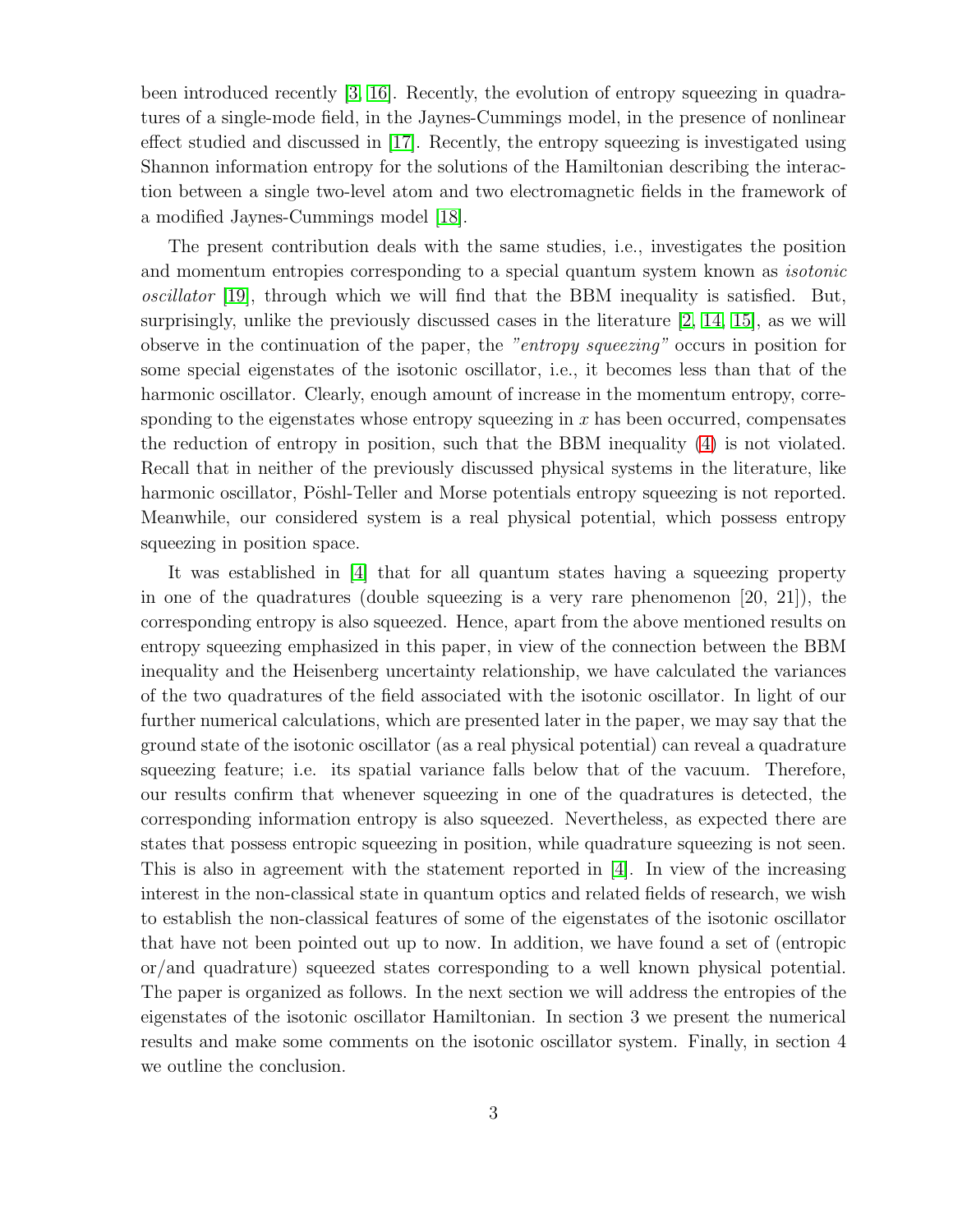## 2 Entropies of the eigenfunctions of isotonic oscillator

There exist a few potentials corresponding to physical systems whose exact solutions are known. Among these solvable systems, the isotonic oscillator is an interesting model with Hamiltonian

<span id="page-3-0"></span>
$$
H = -\frac{d^2}{dx^2} + x^2 + \frac{A}{x^2}, \qquad A \ge 0,
$$
\n(5)

acting in Hilbert space  $L_2(0,\infty)$ . The Hamiltonian in [\(5\)](#page-3-0) admits exact solutions as follows [\[19,](#page-9-13) [22\]](#page-9-14),

<span id="page-3-1"></span>
$$
\psi_m^{\gamma}(x) = (-1)^m \sqrt{\frac{2(\gamma)_m}{m! \Gamma(\gamma)}} x^{\gamma - \frac{1}{2}} e^{-\frac{1}{2}x^2} {}_{1}F_1(-m; \gamma; x^2)
$$

$$
= \sum_{k=0}^m (-1)^m \sqrt{\frac{2(\gamma)_m}{m! \Gamma(\gamma)}} \frac{(-m)_k}{(\gamma)_k k!} x^{2k + \gamma - \frac{1}{2}} e^{-\frac{1}{2}x^2}, \tag{6}
$$

with the Dirichlet boundary condition  $\psi_m^{\gamma}(0) = 0$ , where  $\gamma = 1 + \frac{1}{2}$  $\sqrt{1+4A}$  and the eigenvalues are exactly obtained as  $e_m = 2(2m + \gamma)$ . Also notice that  $_1F_1(-m; \gamma; x^2)$  denotes the Kummer confluent hypergeometric function,  $\Gamma(\gamma)$  denotes the Gamma function and  $(\gamma)_m = \gamma(\gamma + 1)(\gamma + 2) \cdots (\gamma + m - 1)$  is the Pochhammer symbol with  $(\gamma)_0 = 1$ . The condition  $A \geq 0$  stated in [\(5\)](#page-3-0) is equivalent to  $\gamma \geq 3/2$  in [\(6\)](#page-3-1). It is obviously seen that adding the term  $A/x^2$  to the harmonic oscillator Hamiltonian does not change the equidistant aspect of the spectrum of linear harmonic oscillator. A word seems to be necessary about the completeness of the eigenstates in [\(6\)](#page-3-1) [\[22\]](#page-9-14). It is proved by Hall *et al* that these eigenfunctions satisfy the orthonormality condition in  $L_2(0,\infty)$ , that is  $\int_0^\infty \psi_m^\gamma(x) \psi_n^\gamma(x) = \delta_{m,n}$  where  $m, n = 0, 1, 2, 3, \cdots$ . So the set of  $\{\psi_m^\gamma(x)\}_{m=0}^\infty$ -functions is a complete orthonormal basis for the Hilbert space  $L_2(0, \infty)$ .

The Fourier transform of  $\psi_m^{\gamma}(x)$  in [\(6\)](#page-3-1) is denoted by us as  $\phi_m^{\gamma}(p)$  and it is given by

<span id="page-3-2"></span>
$$
\phi_m^{\gamma}(p) = \frac{1}{\sqrt{\pi}} \sum_{k=0}^m C_k(\gamma, m) \left[ \Gamma(\frac{1}{4} + k + \frac{\gamma}{2})_1 F_1(\frac{1}{4} + k + \frac{\gamma}{2}; \frac{1}{2}; \frac{-p^2}{2}) + i\sqrt{2}p \Gamma(\frac{3}{4} + k + \frac{\gamma}{2})_1 F_1(\frac{3}{4} + k + \frac{\gamma}{2}; \frac{3}{2}; \frac{-p^2}{2}) \right]
$$
(7)

where we set

$$
C_k(\gamma, m) \equiv \frac{(-1)^m 2^{-\frac{3}{4} + k + \frac{\gamma}{2}} (-m)_k}{k! (\gamma)_k} \sqrt{\frac{(\gamma)_m}{\pi m! \Gamma(\gamma)}}.
$$

The term  $\lambda^{-1/2}$  is a normalization factor may be determined for fixed  $m, \gamma$ , i.e.,  $\int_{-\infty}^{\infty} |\phi_m^{\gamma}(p)|^2 dp =$ 1. Inserting the expressions obtained in [\(6\)](#page-3-1) and [\(7\)](#page-3-2) in the following integrals

<span id="page-3-3"></span>
$$
S_m^{\gamma}(\rho) = -\int_0^{\infty} |\psi_m^{\gamma}(x)|^2 \ln |\psi_m^{\gamma}(x)|^2 dx,
$$
\n(8)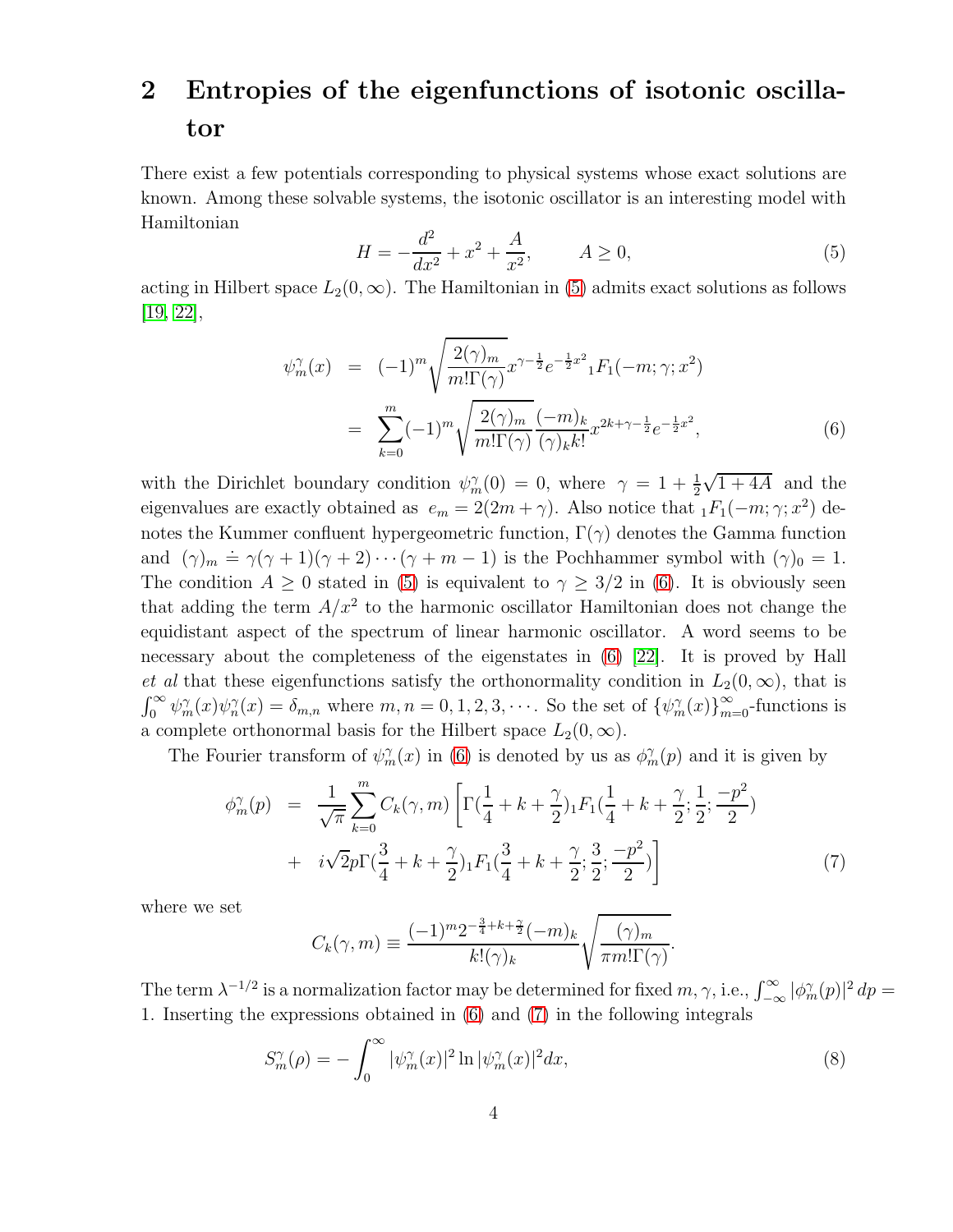<span id="page-4-0"></span>
$$
S_m^{\gamma}(\xi) = -\int_{-\infty}^{\infty} |\phi_m^{\gamma}(p)|^2 \ln |\phi_m^{\gamma}(p)|^2 dp, \qquad m = 0, 1, 2, \cdots
$$
 (9)

yield the position and momentum information entropies  $[2, 3, 4, 5]$  $[2, 3, 4, 5]$  $[2, 3, 4, 5]$  $[2, 3, 4, 5]$ . Note that while in the integration procedure in [\(8\)](#page-3-3) the limits are from 0 to  $\infty$  (in consistence with the corresponding Hilbert space  $L_2(0,\infty)$ , the limits of integration in [\(9\)](#page-4-0) are from  $-\infty$  to  $+\infty$ . The latter one is due to the fact that the particle confined in the well-potential can travel back and forth (positive and negative). Seemingly, solving the above integrals in closed form to obtain the information entropies for arbitrary values of  $\gamma$  and m is very hard if not impossible, so we confine ourselves to some particular values of  $\gamma$  and m in the continuation of the paper.

#### 3 Numerical Results

We will now study the entropies of position and momentum for the eigenstates of the isotonic oscillator Hamiltonian. In general, the analytical solutions of the entropies defined in [\(8\)](#page-3-3) and [\(9\)](#page-4-0) are not possible for arbitrary values of  $\gamma$  and m. Instead, one can work distinctly with for instance  $\gamma = 3/2, 5/2, 7/2, \cdots$ , also fixed values of m should be taken into account. The numerical results for the entropies in [\(8\)](#page-3-3) and [\(9\)](#page-4-0) and their sum, for three different values of  $\gamma$  were expressed in Table 1, where four different values of m are considered for each  $\gamma$ . From the Table 1 it is clear that for any choice of  $\gamma$ , the entropies and their sum increase with increasing the values of m. Interestingly, for any fixed  $\gamma$ , there exists some values of  $m$  (ground and first excited states) for which the information entropies in position become less than 1.07236, i.e., the ground state's value of harmonic oscillator. In other words the entropy squeezing occurs in x. Altogether, it is observed that the BBM inequality for arbitrary values of m and  $\gamma$  are satisfied in all cases for the states displayed in Table 1. Indeed, an increase in the momentum entropy, relative to that of the ground state of harmonic oscillator, is observed for any  $\gamma$  (with  $m = 0, 1$ ), which is enough for compensating the reduction in position entropy. Consequently, our results confirm the stated result in [\[23\]](#page-10-0), i.e., "there are no physical states which violate the BBM inequality".

Nevertheless, due to the relationship that exists between the BMM inequaliy and the Heisenberg uncertainty relation we have been motivated to evaluate the variances of the quadratures of the field defined as

$$
(\Delta z)^2 = \langle z^2 \rangle - \langle z \rangle^2, \qquad z = x \quad or \quad p. \tag{10}
$$

Noticing that  $[x, p] = i$ , the Heisenberg uncertainty reads as  $(\Delta x)^2 (\Delta p)^2 \leq 0.25$ . Therefore, a state is squeezed if  $(\Delta x)^2 < 0.5$  or  $(\Delta p)^2 < 0.5$ . In the squeezing phenomenon, the reduction in the uncertainties of one of the quadrature below the value of vacuum occurs with the cost of an increase in the conjugate quadrature. We have used (6) and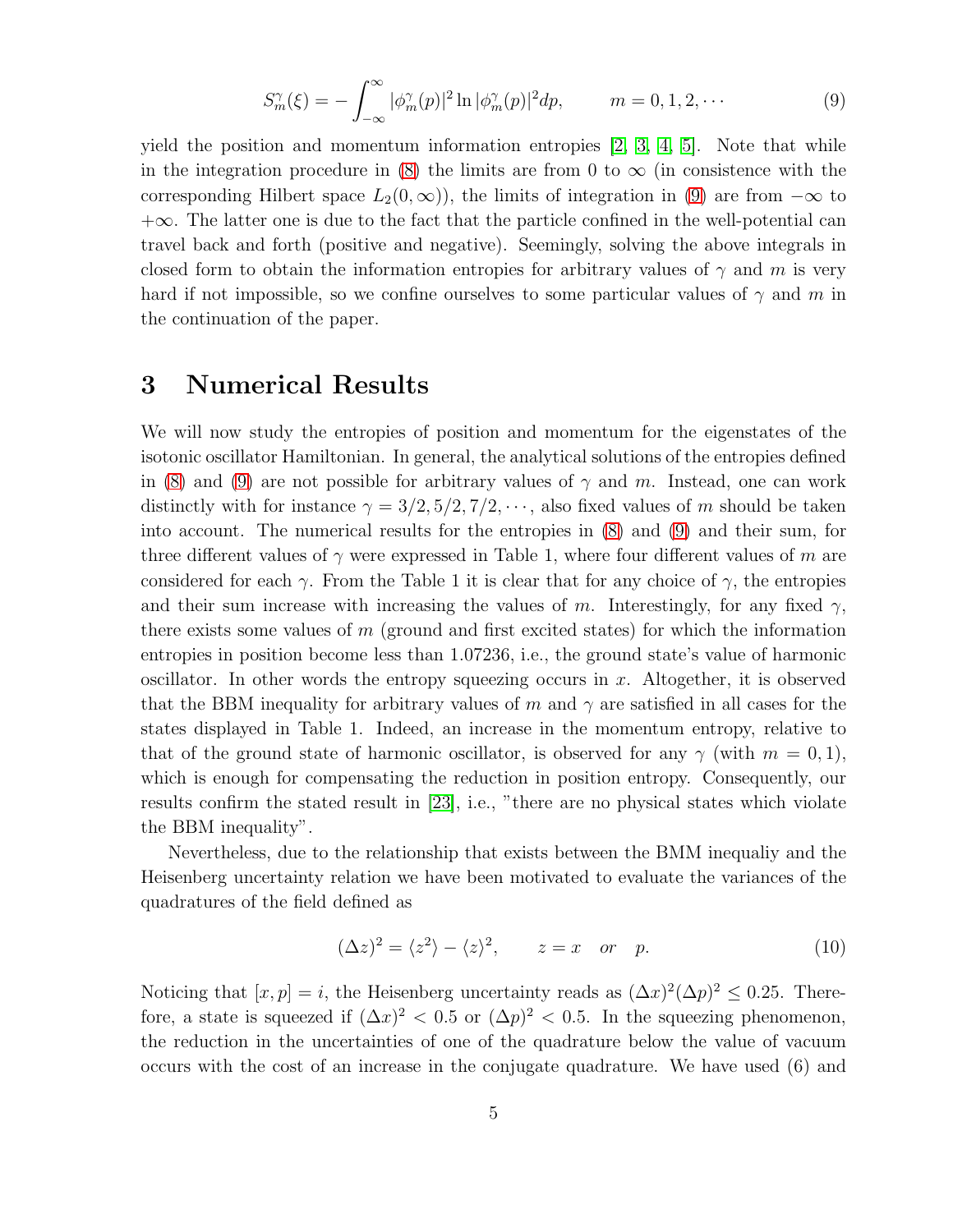(7) respectively for the calculation of squeezing in x and p. Our displayed results in Table 2 on noise fluctuations show that for the ground states (which the entropy squeezing in position is occurred) squeezing in x-quadratures of the field is visible. Our further calculations show that for  $\psi_{m=0}^{\gamma}(x)$  one has  $(\Delta x)^2 = 0.2427, 0.2441, 0.2450,$  and  $(\Delta p)^2 = 1.0714, 1.0555, 1.0455$  respectively for  $\gamma = 9/2, 11/2, 13/2$ . Henceforth, the multiplication of  $(\Delta x)^2(\Delta p)^2$  yields  $\simeq 0.25$ . Continuing these computations, we observed that the squeezing effect in x (p) will tend to the finite value 0.25 (1) with increasing  $\gamma$ . Meanwhile, it ought to be mentioned that these states are evidently rather different from the well-known "squeezed states" in quantum optics, have been obtained from the action of the squeezing operator on the vacuum of the field. Henceforth, we may firstly pointed out that all of the "ground states" (with arbitrary  $\gamma$ ) of the "isotonic oscillator", as a physical potential, are indeed "squeezed states". Thus, since all of the ground states of the isotonic oscillator possess this property, independent of the values of  $\gamma$ , i.e., they can reasonably be considered as a class of (non-classical) squeezed states which are directly related to a well-known physical system. In addition, some special sets of eigenstates of isotonic oscillator with  $m = 0$  may be called the "ideal squeezed coherent states", since they saturate Heisenberg inequality (where we have used the definition of "ideal squeezed coherent states" as introduced by Scully and Zubairy in [25]). At this stage, it is worth mentioning that it is recently proved that the quadrature squeezing exhibition is always accompanied by a corresponding entropy reduction below the vacuum entropy level  $\simeq$  1.07236 [4]. This feature was not be observed in the previously considered physical systems, like harmonic oscillator, Pöshl-Teller and Morse potentials.

To this end, instead of the evaluation of quantum information entropies, we have plotted entropic densities defined by

$$
\Psi_m^{\gamma}(x) \equiv -|\psi_m^{\gamma}(x)|^2 \ln |\psi_m^{\gamma}(x)|^2,
$$
\n(11)

and

$$
\Phi_m^{\gamma}(p) \equiv -|\phi_m^{\gamma}(p)|^2 \ln |\phi_m^{\gamma}(p)|^2,\tag{12}
$$

taking into account position and momentum space representation, respectively. The entropy densities  $\Psi_m^{\gamma}(x)$  and  $\Phi_m^{\gamma}(p)$  provide a measure of information about localization of the particle in the respective spaces. The position space entropy densities  $\Psi_m^{\gamma}(x)$  were depicted graphically versus position x in figures 1 and 3 respectively for  $\gamma = 3/2$  and 7/2. Also, the momentum space entropy densities  $\Phi_m^{\gamma}(p)$  are plotted versus p in figures 2 and 4 respectively for  $\gamma = 3/2$  and 7/2 (notice that the graphs related to the case  $\gamma = 5/2$ , which the numerical results have been displayed in Table 1, are omitted due to the economic of space). Each group of figures contains different values of  $m$ , i.e., 1, 2, 3. The general (overall) shape of the figures depend strictly on the values of  $\gamma$ . From the figures 1-a and 3-a, (belong to  $m = 0$ ), it is clearly seen that in all cases the densities of position entropies begin from 0, then increase with increasing  $x$ , include some oscillations, and finally tend again to zero. Qualitatively, similar situation holds for the set of figures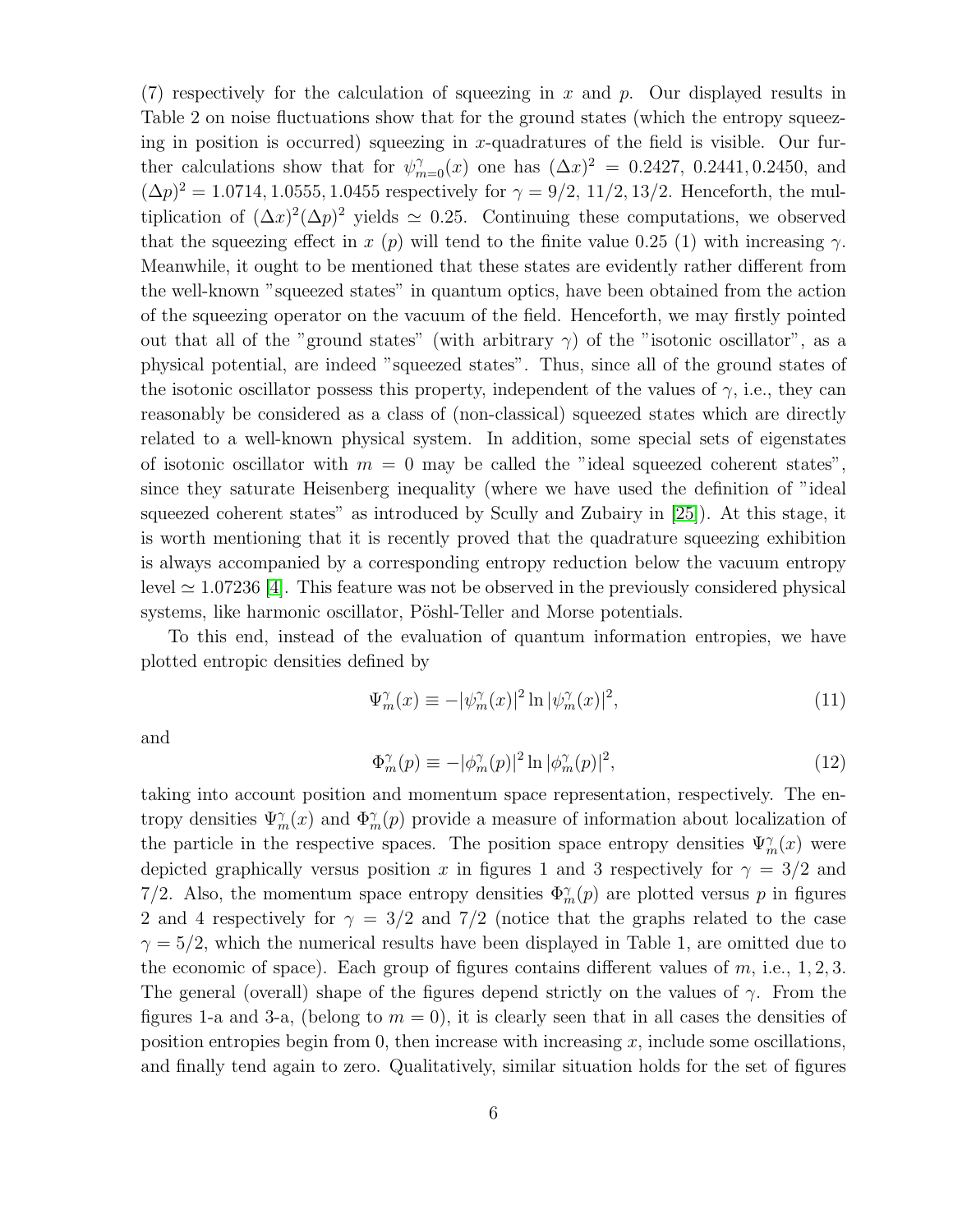"1-b and 3-b" for  $m = 1$ , "1-c and 3-c" for  $m = 2$ , and "1-d and 3-d" for  $m = 3$ . Some differences may be mentioned that are listed below: i) the number of oscillations grows up with increasing  $\gamma$ , ii) oscillations occurs between 0 and it's maximum value  $\simeq 0.35$  for  $m \geq 1$ , with small oscillations occur on the pick of large oscillations.

From the set of figures "2-a and 4-a", have been plotted for different values of  $\gamma$ , but all for  $m = 0$ , it is observed that they have maximums at  $p = 0$  and then tend to 0 for enough large momentum. The set of figures "2-b and 4-b" for  $m = 1$ , "2-c and 4-c" for  $m = 2$ , "2-d and 4-d" for  $m = 3$  show that the densities of the momentum entropies have local extremum at  $p = 0$ , in addition to extra extremum distributed symmetrically around the vertical axis  $p = 0$ . Also, the number of oscillations increase with increasing the  $m$  values. However, again the general shapes of the figures do not change essentially for each m with different chosen values of  $\gamma$ . Also, it is seen that the maximum heights of the figures of entropic densities, either in x or p space are at about  $\simeq 0.35 \pm 0.02$ .

Table 1: Our numerical results which establish the BBM inequality for the isotonic oscillator when some fixed values of m and  $\gamma$  are considered.

| $\gamma$      | $\,m$          | $S_m^{\gamma}(\rho)$ | $S_m^{\gamma}(\xi)$ | $S_m^{\gamma}(\rho) + S_m^{\gamma}(\xi)$ | $1 + \ln \pi$ |
|---------------|----------------|----------------------|---------------------|------------------------------------------|---------------|
| $\frac{3}{2}$ | $\overline{0}$ | 0.6496               | 1.5807              | 2.2303                                   | 2.1447        |
|               | 1              | 0.9166               | 1.9052              | 2.8218                                   | 2.1447        |
|               | $\overline{2}$ | 1.0749               | 2.0839              | 3.1588                                   | 2.1447        |
|               | 3              | 1.1889               | 2.2079              | 3.3968                                   | 2.1447        |
| $\frac{5}{2}$ | 0              | 0.6852               | 1.4941              | 2.1793                                   | 2.1447        |
|               | 1              | 0.9456               | 1.8167              | 2.7623                                   | 2.1447        |
|               | 2              | 1.0985               | 2.0018              | 3.1003                                   | 2.1447        |
|               | 3              | 1.2087               | 2.1329              | 3.3416                                   | 2.1447        |
| $\frac{7}{2}$ | 0              | 0.6984               | 1.4663              | 2.1647                                   | 2.1447        |
|               | 1              | 0.9591               | 1.7797              | 2.7388                                   | 2.1447        |
|               | $\overline{2}$ | 1.1108               | 1.9628              | 3.0736                                   | 2.1447        |
|               | 3              | 1.2198               | 2.2042              | 3.4240                                   | 2.1447        |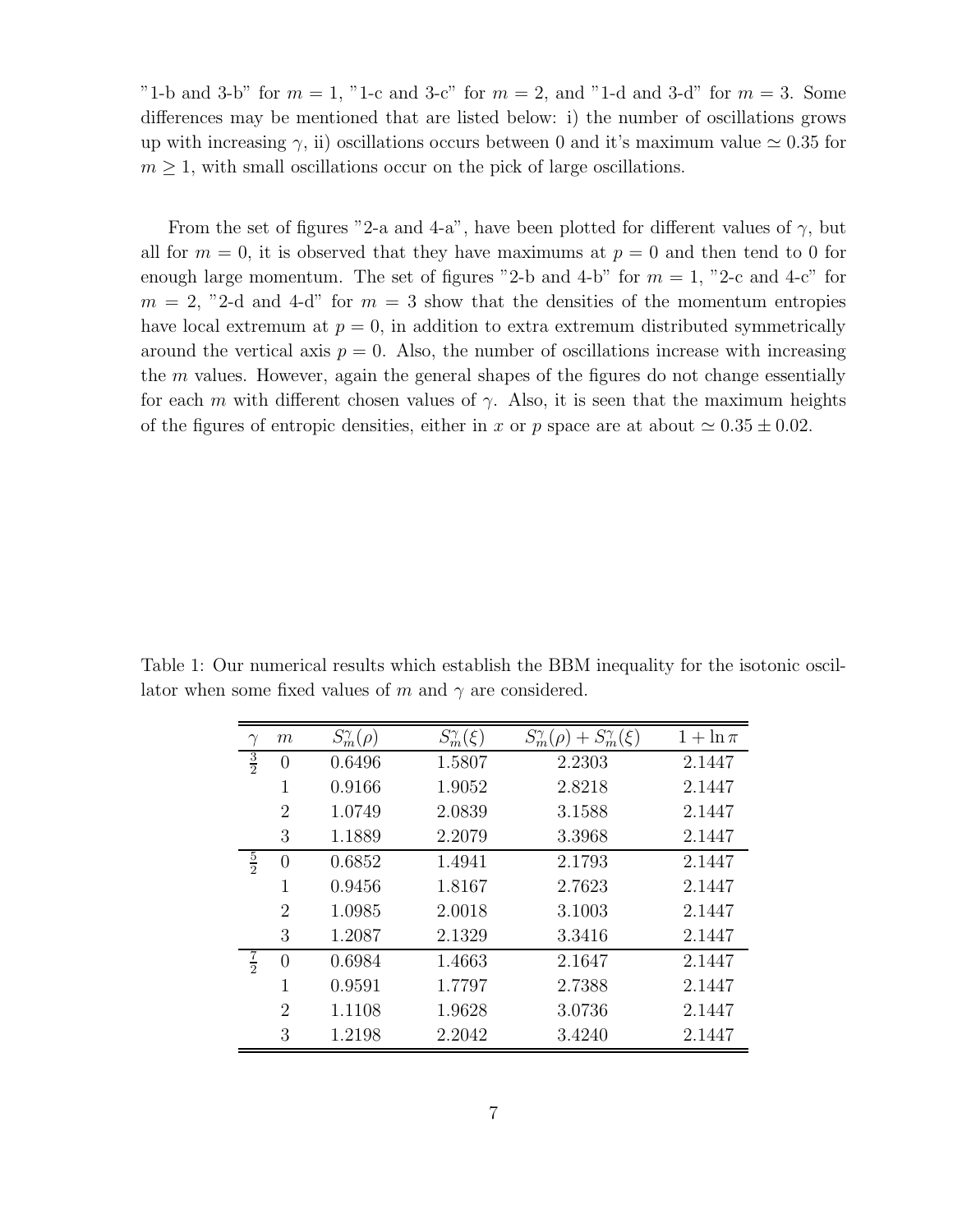|               | $m\,$            | $(\Delta x)^2$ | $(\Delta p)^{\frac{1}{2}}$ | $(\Delta x)^2(\Delta p)^2$ | $min\{(\Delta x)^2($ |
|---------------|------------------|----------------|----------------------------|----------------------------|----------------------|
| $\frac{3}{2}$ | $\left( \right)$ | 0.2268         | 1.4640                     | 0.3320                     | 0.2500               |
|               | 1                | 0.6352         | 3.4456                     | 2.1887                     | 0.2500               |
|               | $\overline{2}$   | 1.0238         | 5.4317                     | 5.5608                     | 0.2500               |
|               | 3                | 1.4074         | 7.4199                     | 10.4424                    | 0.2500               |
| $\frac{5}{2}$ | $\overline{0}$   | 0.2365         | 1.1666                     | 0.2759                     | 0.2500               |
|               | 1                | 0.6746         | 3.1665                     | 2.1362                     | 0.2500               |
|               | $\overline{2}$   | 1.0869         | 5.1663                     | 5.6152                     | 0.2500               |
|               | 3                | 1.4875         | 7.1661                     | 10.6597                    | 0.2500               |
| $rac{7}{2}$   | $\Omega$         | 0.2405         | 1.1000                     | 0.2646                     | 0.2500               |
|               | 1                | 0.6939         | 3.1000                     | 2.1511                     | 0.2500               |
|               | 2                | 1.1225         | 5.1000                     | 5.7235                     | 0.2500               |
|               | 3                | 1.5367         | 7.0999                     | 10.9108                    | 0.2500               |

Table 2: Our numerical results for calculating Heisenberg uncertainty relation  $(\Delta x)^2(\Delta p)^2 \ge 0.25$  for the isotonic oscillator with some fixed values of m and  $\gamma$ .

#### 4 Conclusion

In summary, we investigated squeezing in the position and momentum entropies, as well as in the quadratures of the field for the eigenstates of the isotonic oscillator. Note that coherent states corresponding to the isotonic oscillator may be found in recent literature [\[27\]](#page-10-1), in which the authors used the eigenfunctions of the isotonic oscillator as the basis for their construction. The coherent states and their even and odd states associated with the isotonic oscillator have also been constructed and their non-classical signs were discussed in [\[28,](#page-10-2) [29\]](#page-10-3). However, their approaches to the introduction of non-classical states are essentially different from ours. Meanwhile, as is well known, the main motivation for the construction, generalization and generation of various classes of coherent states lies in searching for non-classical signs in them. We have explored the non-classical signs, especially entropic squeezing, in the eigenfunctions of the isotonic oscillator. The investigation of the information entropy has been carried out for several solvable non-degenerate quantum systems [\[2,](#page-8-1) [14,](#page-9-8) [15\]](#page-9-9), but no squeezing effect has been reported. Summing up, the observation of entropic squeezing, which occurs for the ground and first excited states (of the isotonic oscillator), and the quadrature squeezing which occurs for its ground states, characterizes our contribution from previous work. Interestingly, the strength of the squeezing for  $\psi_{m=0}^{\gamma}(x)$  tends to a finite value 0.25 with increasing  $\gamma$ . As a result, all ground states of the isotonic oscillator are squeezed. Obviously, these non-classical signs may also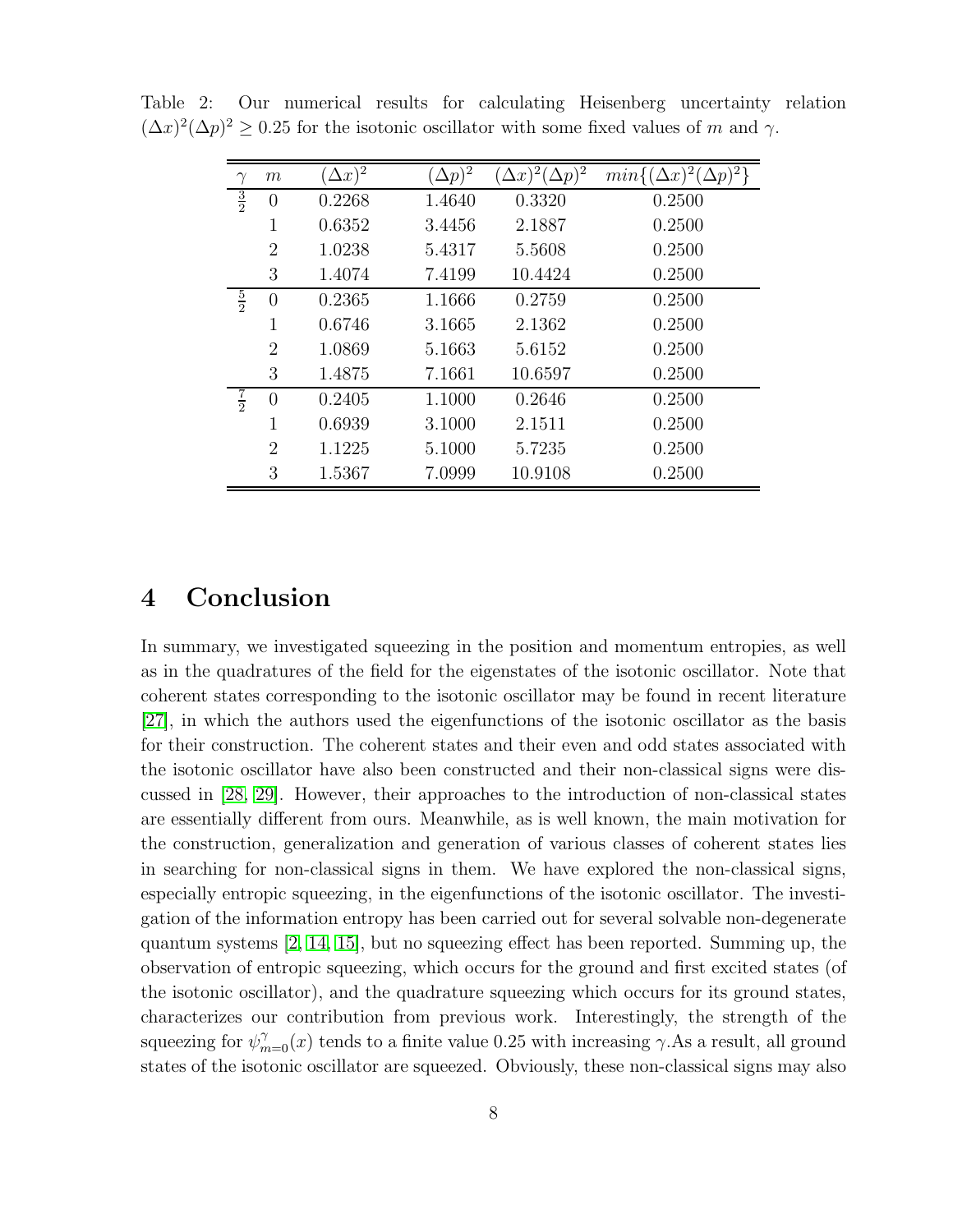be revealed and observed in the literature for various constructed quantum states. For instance, we may refer to nonlinear coherent states which are mostly (quadrature) squeezed [\[24\]](#page-10-4), but the relation of the evolved deformation function  $f(n)$  (which has the central role in this approach) to a "physical potential" is a problem that has not been transparent up to know, unless for the special (linear) case of  $f(n) = 1$ , which is simply connected to the harmonic oscillator (where it does not possess any of the non-classicality features). Even, when one works with coherent states for the solvable quantum systems, it is worth noticing that in these cases one does not deal with the eigenstates of the physical potential, instead, the states are constructed by some specific definitions and requirements, and then the non-classical features are examined [\[26\]](#page-10-5). However, we want to emphasize that the non-classical states are directly related to a special, known physical system. So, the results in this paper are new and interesting to quantum opticians. As a final point, the constant A in the Hamiltonian (5) characterizes the relative strength of the  $1/r^2$ , i.e. centripetal potential. In a rotating diatomic, for example, this constant would be determined approximately by the rotational energy level. It may be interesting to consider the connection between squeezing in the information entropy and the rotational constant  $A$ , to motivate future experimental studies of these results.

#### Acknowledgement

One of the authors (MKT) would like to thank Professor R Roknizadeh from the Quantum Optics Group of The University of Isfahan for useful discussions.

## <span id="page-8-0"></span>References

- <span id="page-8-1"></span>[1] C. E. Shannon, *Bell Systems Technol J.* 27 623 (1948).
- <span id="page-8-2"></span>[2] V. Majern $i$ k and T. Opatrn $\acute{y}$ , *J. Phys. A* **29** 2187 (1996).
- [3] J. S. Dehesa, A. Martínez-Finkelshtein and J. Sánchez-Ruiz, *J. Comput. and Appl. Math.* 133 23 (2001).
- <span id="page-8-3"></span>[4] A. Orlowski, *Phys. Rev. A* 56 2545 (1997).
- [5] S. De Nicola, R. Fedele, M. A. Man'ko and V. I. Man'ko *Eur. Phys. J. B* 52 191 (2006); M. A. Man'ko, V. I. Man'ko, [arXiv:1102.2497,](http://arxiv.org/abs/1102.2497) Dynamic Symmetries and Entropic Inequalities in the Probability Representation of Quantum Mechanics, The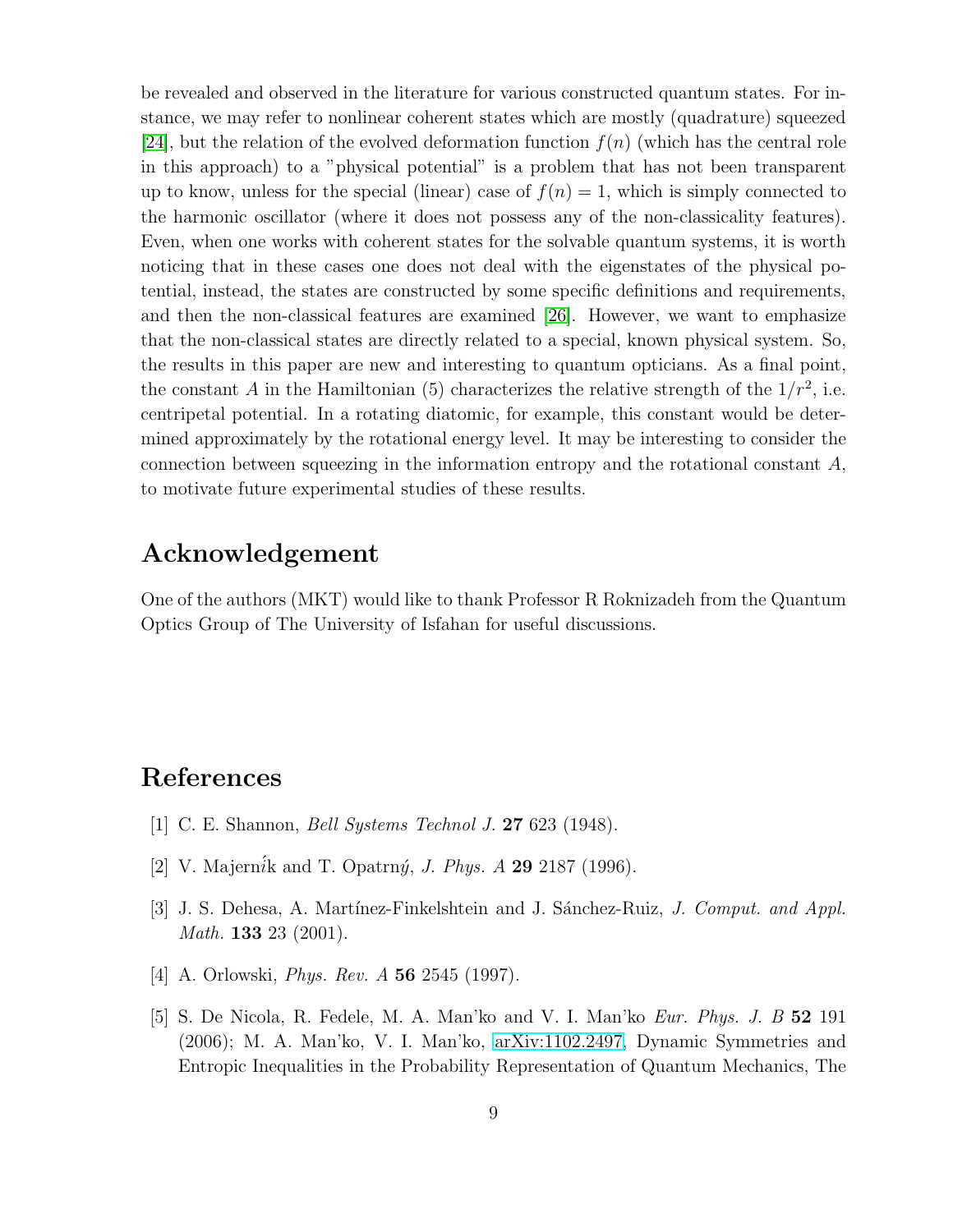article is based on lectures given by the authors at the XL Latin American School of Physics "Symmetries in Physics" in memory of Marcos Moshinsky and devoted to the tomographic-probability representation of quantum mechanics.

- <span id="page-9-1"></span><span id="page-9-0"></span>[6] A. Galindo and P. Pascual, *Quantum Mechanics* Springer, Berlin 1978.
- <span id="page-9-2"></span>[7] J. C. Angulo, J. Antolin, A. Zarzo and J. C. Cuchi, *Eur. Phys. J. D* 7 479 (1999).
- [8] V. V. Dodonov and V. I. Man'ko Invariants and the Evolution of Nonstationary Quantum Systems (1987), *Proceedings of the P. N. Lebedev Physical Institute* Moscow: Nauka, 183, translated by Nova Science, N.Y (1989).
- <span id="page-9-4"></span><span id="page-9-3"></span>[9] H. Everett, *The Many World Interpretation of Quantum Mechanics* Princeton University Press, Princeton NJ (1973).
- <span id="page-9-5"></span>[10] I. I. Hirschman *Am. J. Math.* 79 152 (1957).
- <span id="page-9-6"></span>[11] I. Bialynicki-Birula and J. Mycielski *Commun. Math. Phys.* 44 129 (1975).
- <span id="page-9-7"></span>[12] W. Beckner *Ann. Math.* 102 159 (1975).
- <span id="page-9-8"></span>[13] G. R. Honarasa, M. K. Tavassoly and M. Hatami, *Opt. Commun.* 282 2192 (2009); ibid, *Phys. Lett. A* 373 3931 (2009).
- <span id="page-9-9"></span>[14] R. Atre, A. Kumar and N. Kumar, *Phys. Rev. A* 69 052107 (2004).
- <span id="page-9-10"></span>[15] A. Ekrem and O. Cenk , *Int. J. Mod. Phys. B* 22 231 ( 2008).
- <span id="page-9-11"></span>[16] R. J. Y´a˜nez, W. Van Assche and J. S. Dehesa, *Phys. Rev. A* 50 3065 (1994).
- <span id="page-9-12"></span>[17] M. S. Abdalla, A. S. F. Obada and S. Abdel-Khalek, *Chaos, Solitons and Fractals* 36 405 (2008).
- <span id="page-9-13"></span>[18] M. Abdel-Aty, A-S. F. Obada and M. S, Abdallah *Int. J. Quant. Inform.* 3 359 (2003).
- [19] L. D. Landau and E. M. Lifshitz, *Quantum Mechanics: Non-relativistic Theory* 3rd edn New York: Pergamon 127 (1977).
- [20] R. J. McDermott and A. Solomon, *J. Phys. A: Math. and Gen.* 1994 27 L-15.
- <span id="page-9-14"></span>[21] M. H. Naderi, R. Roknizadeh and M. Soltanolkotabi, *Prog. Theor. Phys.* 112 811 (2004).
- [22] R. L. Hall, N. Saad and A. von Keviczky, *J. Math. Phys.* 43 94 (2002); R. L. HallL and N. Saad, *J. Phys. A: Math. and Gen.* 33 569 (2000); N. Saad, R. L. Hall and A. von Keviczky, *J. Phys. A: Math. and Gen.* 36 487 (2003).